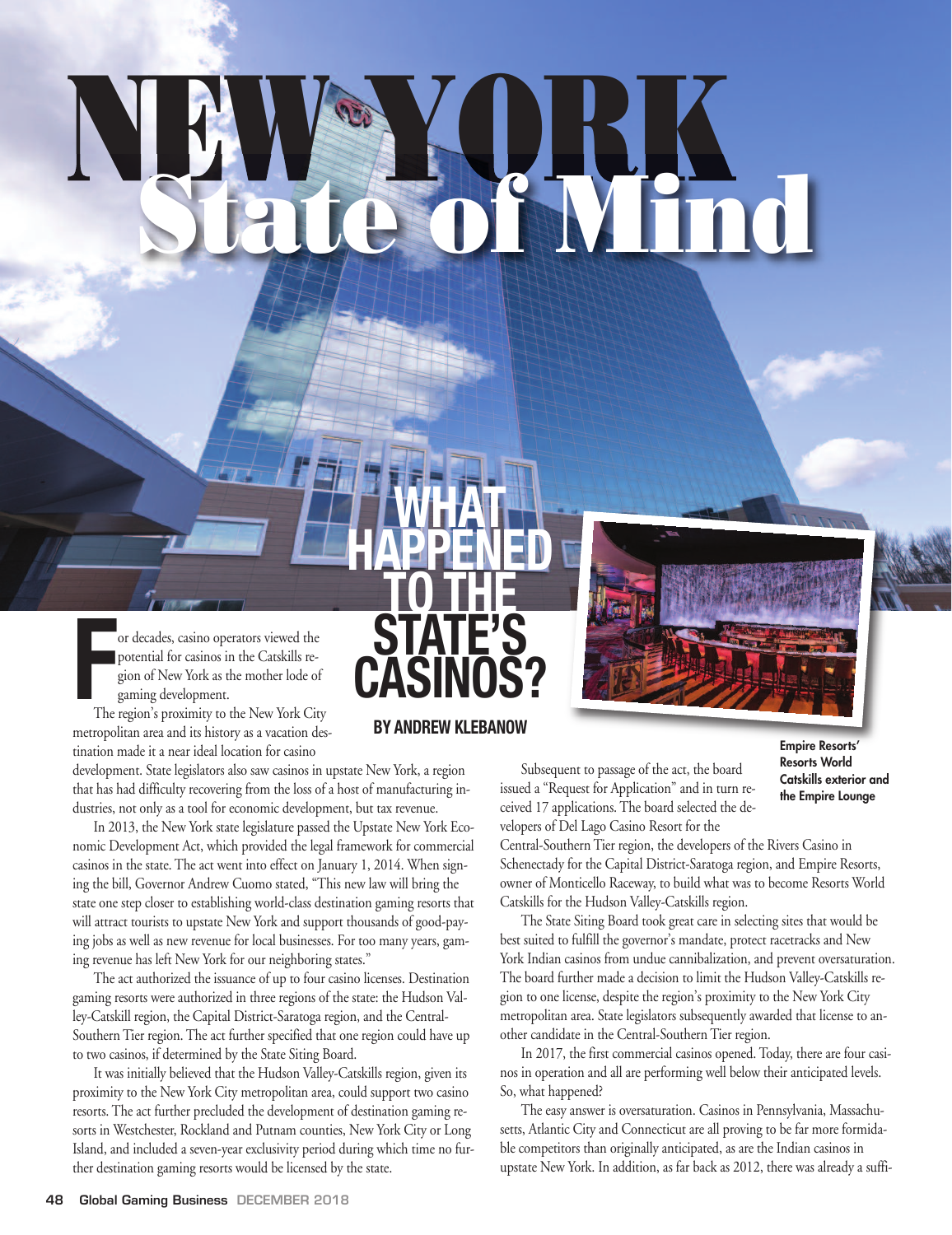

cient supply of electronic gaming devices at the state's racetracks to satisfy existing demand for slot machine gambling in the state. Yet, these were known factors in 2014.

Why were these particular sites selected when others offered greater chances for success? Were expectations realistic? Did New York state regulations conspire to limit casinos' success? The answer is that other factors may have played a role. An explanation for what happened is far more nuanced.

### **The Hudson Valley-Catskills Region**

The Hudson Valley-Catskills region, referred to in the act as Region 2, attracted the most applications. Beginning approximately 30 miles north of the west side of the Mario Cuomo Bridge, the region serves as a primary transportation corridor to Albany via the New York State Thruway and west to Scranton via I-84. It is also the closest region to the burgeoning and wealthy populations in northern New Jersey and the Hudson Valley.

Empire Resorts was awarded the license for the Hudson Valley-Catskills region at what was to be called the Montreign Resort Casino. A subsequent licensing agreement brought the Resorts World brand to the property.

Empire Resorts had a long history in the region, having owned and operated Monticello Raceway, and had the rights to redevelop Grossinger's Hotel, which was once considered the finest resort in the Catskills. Other applicants with sites closer to both major population centers and the interstate highways were rejected.

While projected gaming revenues would probably have been higher at locations closer to the New York State Thruway, those locations were not as isolated and had not suffered the same long-term economic decline as the area around Monticello. In addition, in an effort to assure the success of this site, the Site Selection Committee prudently decided that the market could only support one casino. That decision proved brilliant in hindsight.

Unfortunately, neither the Site Selection Committee nor the developer foresaw how difficult it would be to attract gamers that had developed relationships with other casinos in the region.

Mohegan Sun and Foxwoods, two of the largest casino resorts in the United States, had spent nearly two decades developing their properties into fully integrated casino resorts. Mohegan Sun boasts over 5,000 slot machines, over 300 table games, 45 food and beverage outlets, 1,600 hotel keys, 100,000 square feet of meeting space, a 12,000-seat arena and a shopping mall. Foxwoods has 4,800 slot machines, over 340 tables, 42 food and beverage outlets, 2,220 hotel keys, and a premium outlet mall. Both of these integrated casino resorts are essentially "category killers" in that they offer a wealth of amenities that no new competitor could match without putting at



risk billions of dollars in capital.

Atlantic City, with nine properties, continues to offer a wealth of gaming and recreational options that make it difficult for Resorts World to pull loyal customers north to the Catskills. It too is a category killer among regional casino markets. Even Sands Bethlehem, with its expansive casino, hotel and shopping mall, has also proven to be a very formidable competitor, owing in part to its location closest to New York City, its wealth of amenities, and generous marketing programs.

What the Site Selection Committee may have underestimated was the power that these mega-properties had, not only in their product offerings but in customer loyalty. Customers loyal to a particular casino, who have demonstrated their gaming worth, are the recipients of countless marketing offers. Suites, show tickets, fine dining, invitations to special events, free slot play, access to personal hosts, are all part of the benefits they currently receive, and moving their loyalty to another property puts those benefits at risk.

Getting customers to switch to a casino that offers fewer amenities than what their current casino provides is difficult. This is not to say that Resorts World Catskills is not beautiful. It certainly is. It just does not offer players enough amenities and benefits to switch loyalties.

Casinos often entice players to return to their properties with the offer of free slot play. Free slot play is game credits that players receive as members of a casino's rewards program. As customers wager those game credits, they may win more game credits that can be redeemed for cash, or lose those game credits. At that point, the customer will put his own money at risk. In some states, casinos are allowed to deduct free slot play from gross slot revenue to determine net slot revenue that is taxable.

Some states cap that amount while others simply do not allow the deduction. New York caps the amount of free slot play that a casino can deduct from gross slot revenue at 19 percent. New York racetracks are capped at 15 percent. Casinos in Pennsylvania have no such cap and are free to give out as much free slot play as they feel is warranted. That means Resorts World cannot afford free slot play offers that are more generous than what Pennsylvania casinos offer. That may not have been considered when original projections were made back in 2014.

Another issue is that of cigarette smoking. All commercial casinos and racinos in New York state prohibit indoor smoking. Approximately 16 percent of adults in the United States smoke. Assuming that casino customers are representative of the U.S. population, then 16 percent of the gaming public would not patronize a non-smoking casino if an alternative was available.

Now assume that an additional 10 percent of the gaming population are spouses or gaming partners of smoking patrons, and they too would not go to a non-smoking casino because of their friends that smoke. Atlantic City, Sands Bethlehem and the casinos in Connecticut all offer smoking sections in their casinos. So, that one codicil of the act effectively reduced the potential market of gaming customers by over 25 percent.

Another issue is perception. Residents of New York City have long per-